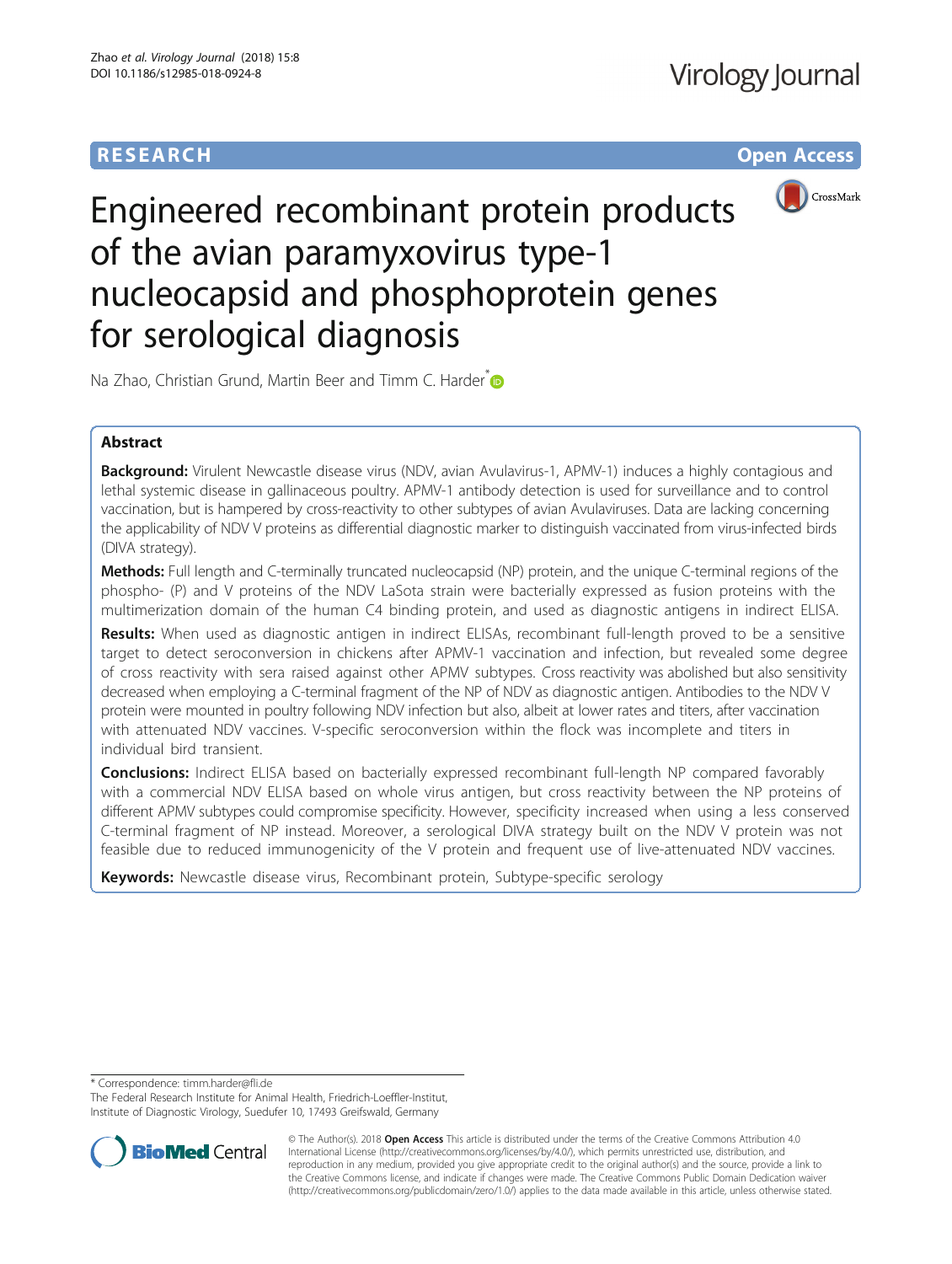#### Background

Newcastle Disease (ND) is caused by infection of chickens with virulent strains of the avian paramyxovirus serotype-1 (APMV-1, syn. ND virus, NDV). ND, together with highly pathogenic avian influenza, are among the most dreaded viral infections of gallinaceous poultry worldwide [[1](#page-10-0)]. Rapid spread of a highly lethal, pantropic disease ensues in affected flocks after incursion of virulent (syn. Velogenic) NDV. Consequently, ND is an O.I.E.-notifiable disease of poultry. The virus is enzootic in many regions of the world and continues to threaten industrial production as well as backyard poultry holdings. Vaccination with inactivated adjuvanted or, alternatively, live virus vaccines featuring attenuated (lentogenic) APMV-1 strains such as LaSota or B1 is widely used to prevent ND [[2, 3](#page-10-0)].

Avian avulaviruses are members of the Avulavirus genus within the Paramyxoviridae family. To date at least fifteen serotypes (APMV-1 to APMV-15) have been identified [\[4](#page-10-0)–[11\]](#page-10-0). The virus possesses a single stranded, negative-sense, non-segmented RNA genome, which encodes six structural proteins in following order: nucleocapsid protein (NP), phosphoprotein (P), matrix protein (M), fusion protein (F), hemagglutininneuraminidase protein (HN), and the large (L) polymerase protein [[12, 13](#page-10-0)]. The NP protein is a highly conserved and the most abundant viral protein expressed in infected cells, and induces a strong humoral (non-neutralizing) and cellular immune response in the infected host and also following vaccination with inactivated virus [[3, 14](#page-10-0)–[16](#page-10-0)].

The P protein plays an important role in the viral transcription and replication, and it is associated with the nucleocapsid in the virion [\[17, 18\]](#page-10-0). Two additional proteins, V and putative W, are predicted to be produced from P gene by mRNA editing post transcription [\[19](#page-10-0)–[23](#page-10-0)]. The product that ensues by insertion into the nascent P mRNA of one non-template G residue at position 401 (+2 reading frame) is referred to as the V protein [[21](#page-10-0)]. Addition of two untemplated G's at the polymerase slipping point of the P gene would generate a third protein species, the W protein, from the P gene [\[21, 23](#page-10-0)]. Thus, all three P gene-derived proteins have a common N-terminus, but vary at their carboxyl termini both in length and amino acid composition. The V protein of NDV harbors 106 amino acids in its unique C-terminal part (LaSota strain). Similar to other viruses in the paramyxoviridae family, the V protein is found to be a zinc-finger domain protein and appears to function as a virulence factor by antagonizing, in a strain-specific manner, components of the host innate immunity, in particular the interferon system [[24, 25](#page-10-0)]. However, very little is known about the immunogenicity of the V protein.

Serological assays to detect ND-specific antibodies can be used for demonstration of lack of exposure of a flock to NDV, and for assessment of vaccination efficacy. The hemagglutination inhibition (HI) test is a standard method and widely used for NDV antibody detection, although it may lack in sensitivity and is time-consuming [[26](#page-10-0)–[28](#page-10-0)]. Several ELISA formats have been developed as an alternative for conventional HI test in flock screening approaches. Their sensitivity, and easy standardization make them suitable for high throughput screening [\[28](#page-10-0)– [34](#page-10-0)]. ELISA formats based on whole virus and recombinant viral proteins expressed in baculovirus or bacterial systems as the coating antigen have been reported [\[28, 29](#page-10-0), [35](#page-10-0)–[38](#page-11-0)]. Recombinant NP protein in particular has been used for the development of indirect ELISAs (iELISA) [[14](#page-10-0), [35](#page-10-0)]. However, the NP protein is highly conserved among avian paramyxoviruses, and serologic assays building on recombinant NDV NP may be compromised by cross reactions between various APMV serotypes.

To overcome limitations of full length NDV NP as the antigen in ELISA format, we hypothesized that use of less conserved NP and P protein fragments would enable a more serotype-specific distinction. The objective of this study was to explore the suitability of truncated NP and P proteins as diagnostic antigens for detection and differentiation of avian paramyxovirus-specific antibodies. Moreover, assuming that a humoral immune response against the V protein would be enhanced by active viral replication in the host and expression of V in infected cells, V proteinspecific antibodies might be used to distinguish infected birds from those that are seropositive after vaccination with inactivated or attenuated vaccines. Therefore, another objective was to explore and evaluate the diagnostic feasibility of using the unique portion of V protein in an indirect ELISA-based DIVA (differentiating infected from vaccinated animals) strategy.

#### **Methods**

#### Virus propagation

APMV-1 vaccine strain LaSota (LS; class II, genotype 2) [[39\]](#page-11-0) and APMV-8 strain goose/Delaware/1053/76 were grown in the allantoic cavity of embryonated chicken eggs as detailed elsewhere [\[28](#page-10-0)].

Cloning and bacterial expression of recombinant proteins The pET19b vector and Rosettagami E. coli cells (both Novagen, Darmstadt, Germany) were used for expression of recombinant NDV proteins. The full length ORF encoding the nucleocapsid protein (NP) of NDV LaSota was cloned into pET19b downstream of the T7 promoter as shown in Fig. [1a.](#page-2-0) A hexa-histidine- and an Avi-tag were positioned in-frame and N-terminally of the ORF [\[40](#page-11-0)]. Similarly, the sequences encoding the unique parts of the P and V  $(P_u, V_u)$  downstream of the RNA editing site of the P gene were cloned into pET19b (Fig. [1b](#page-2-0)). In addition, the C-terminal 99 amino acids of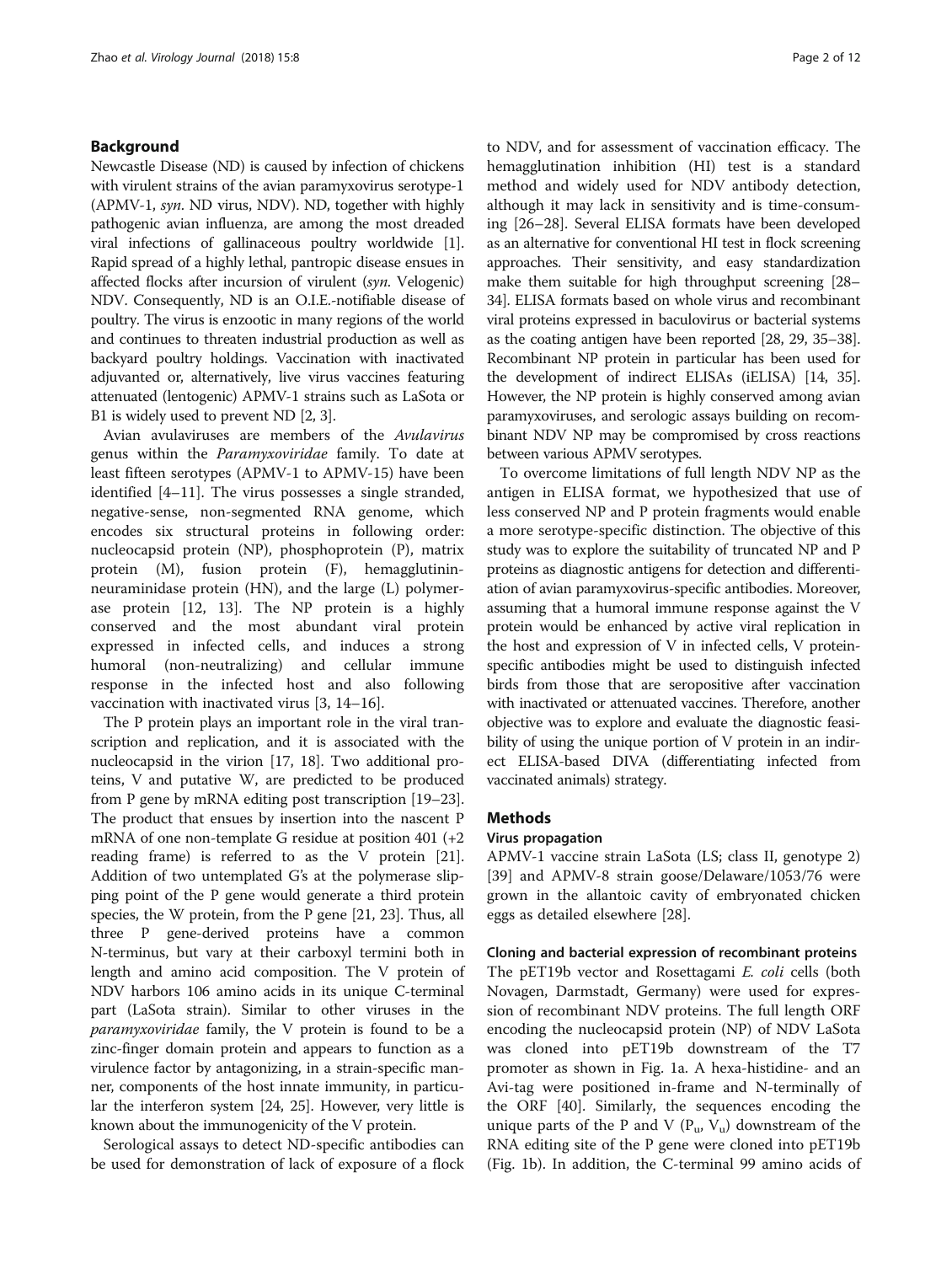<span id="page-2-0"></span>

NDV LaSota NP ( $NP_{ct}$ ), and the C-terminal 81 amino acids of the NP of APMV-8 were cloned as shown in Fig. 1c. A heptamerization fragment of the human C4 binding protein (C4BP) was positioned between the tags and the NDV sequences [[41](#page-11-0), [42](#page-11-0)]. SGS-linker sequences were placed between C4BP and the virus-specific sequences to ensure unrestrained folding of the latter. Plasmid pBirCam (Avidity, Aurora, U.S.A) over-expressing the bacterial biotin ligase BirA was co-transformed into strain Rosettagami to ensure cotranslational monobiotinylation of the recombinant APMV protein fragments at their Avi-tag [\[43\]](#page-11-0). Ampicillin and chloramphenicol were used for selection. Presence of both plasmids was confirmed by plasmid-insert-specific PCRs.

Induction of expression was achieved in TYH medium supplemented with IPTG (1.5 mM) and D (+)-biotin (50  $\mu$ M). After culturing for 4 h at 37 °C, cells were pelleted and lysed using ultrasonic disruption as previously described [[43\]](#page-11-0) to liberate inclusion bodies (ICs) into which recombinant proteins had sequestered.

#### Purification and reconstitution of recombinant proteins from bacterial inclusion bodies

Purified ICs were solubilized in 6 M guanidinium-HCl. A set of refolding buffers was used in a stepwise solubilisation strategy using the ProteoStat kit (Enzo, Lörrach, Germany) to determine the most appropriate buffer conditions to fold back the proteins into an antigenically authentic structure while keeping it solubilized. Antigenic properties in ELISA were assayed using polyclonal antibodies raised in chickens. Final protein concentration in refolding buffer was determined using a coomassie protein assay kit (ThermoScientific, Rockford, IL, U.S.A.) and proteins were stored at 4 °C until further use.

#### Production of antisera

Galline hyperimmune sera against reference isolates of APMV serotype-1(NDV strain Ulster, pigeon paramyxovirus, class I isolate APMV-1/Mallard/Germany/R2481/ 2007), and other serotypes-2 (APMV-2/chicken/California/Yucaipa/56), −3a (APMV-3/turkey/England/1087/82), −3b (APMV-3/Parakeet/Netherlands/449/75), −4 (APMV-4/duck/Hong Kong/D3/75), −6 (APMV-6/Dk/HK/77), −7 (APMV-7/dove/Tennessee/4/75), −8 (APMV-8/goose/ Delaware/1053/46), and −9 (APMV-9/duck/New York/ 22/78) had been generated in chickens by booster immunization using egg-grown virus adjuvant with incomplete Freund's adjuvant. SPF chicken sera were sampled from chickens hatched at the FLI from SPF eggs (Lohmann Tierzucht, Cuxhaven, Germany). All animal experiments had received full legal approval by the animal welfare committee of the German Federal State of Mecklenburg-Vorpommern (LALLF M-V/TSD/7221.3– 2.5-004/10; LALLF M-V/TSD/7221.3–2.5-010/10).

#### Western blotting

Protein samples were separated by SDS-PAGE in 12.5% gels. For denaturing conditions samples were heated in Laemmli loading buffer containing dithioerythritol (DTE). Proteins were also separated under non-denaturing conditions in 10% PAGE without SDS and DTE. Proteins were transferred onto nitrocellulose membranes by semi-dry blotting at 0.8 mA/cm<sup>2</sup> for 1 h (PerfectBlueTM Electro Blotter, Peqlab, Erlangen, Germany). Membranes were blocked with 5% skim milk powder in Tris-buffered saline (TBS) supplemented with  $0.05\%$  ( $v/v$ ) Tween (TBST) for 1 h. Specific antibodies and sera were appropriately diluted in TBST and incubated on the membranes for 1 h at room temperature. Membranes were washed three times with TBST and incubated for another hour with POD-labeled secondary antibody. Blots were washed again for three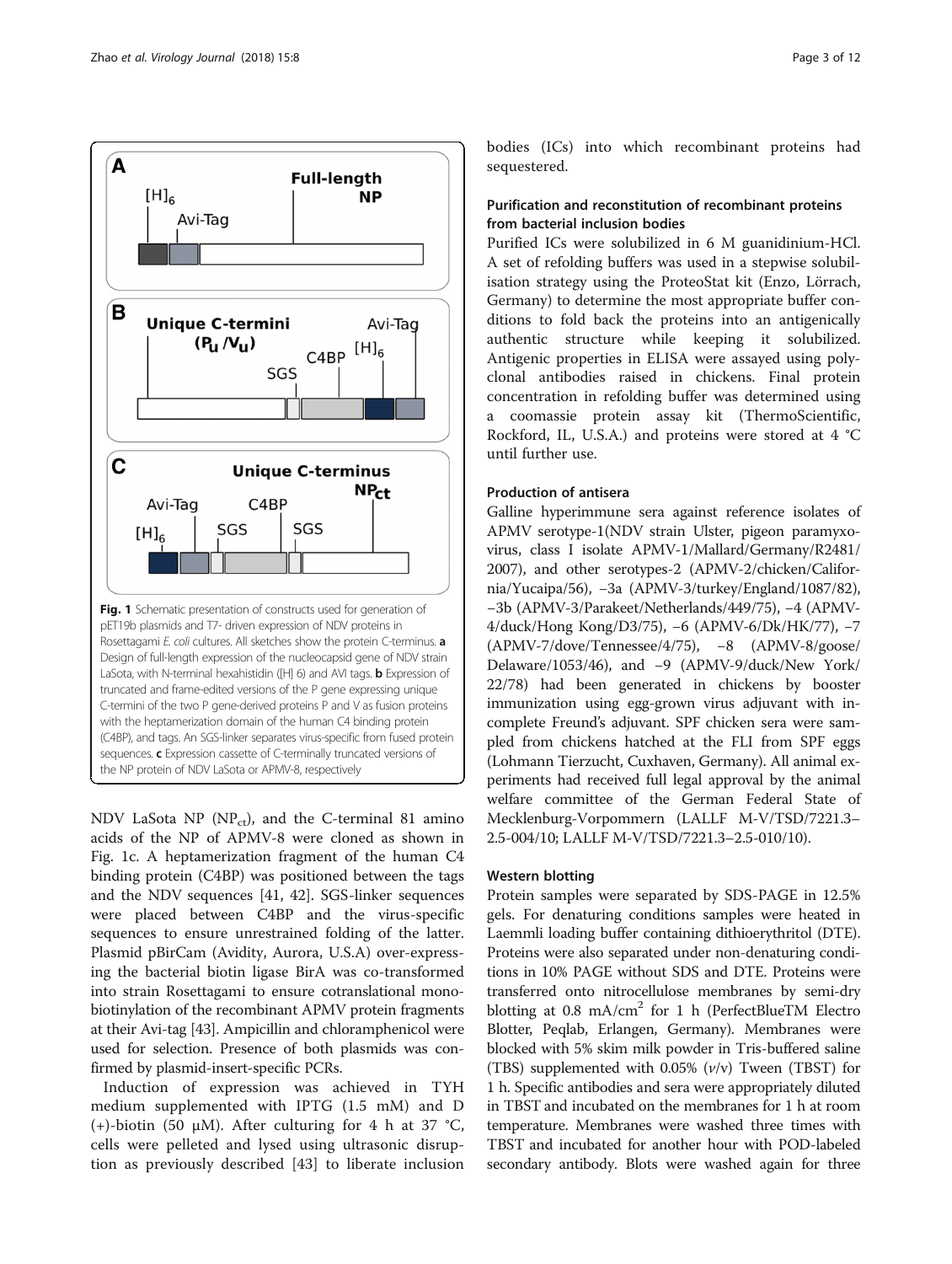<span id="page-3-0"></span>times, then incubated with substrate SuperSignal™ West Pico Chemiluminescent substrate solution (ThermoScientific, Braunschweig, Germany) before being analyzed with an imaging system (VersaDoc, Bio-Rad). Photos were edited with respect to contrast and brightness and composite blots were assembled using cut-out lanes (GIMP software).

#### Indirect ELISA

Recombinant proteins solubilized in the respective refolding buffers were further diluted to a concentration of 5 μg/ml using bicarbonate coating buffer (pH 9.6) of which 100 μl per well were used to coat Maxisorb ELISA plates (NUNC, Thermofisher, Braunschweig, Germany) overnight at 4 °C. After washing, wells were blocked by 5% skim milk-TBST) for 2 h at room temperature and then washed four times with TBST [[44\]](#page-11-0). Individual sera were diluted 1:200 (for the NP iELISA) or 1:500 (other antigens) in appropriate sample dilution buffer. Sera were incubated at room temperature for 1 h. Wells were washed again four times with TBST before 100 μl of appropriately diluted goat-anti-chicken or -turkey IgY POD conjugate (Dianova, Hamburg, Germany) was added for 1 h at room temperature. Antibody was removed and after a final washing cycle with TBST, 50 μl of chromogenic TMB substrate was added. OD450 values were measured after 10 min of incubation and addition of 50 μl of 1 N  $H_2SO_4$  to each well. Results were calculated and expressed in S/P units:

$$
\frac{\text{ODTest-ODBackground}}{\text{ODPositive control-ODBackground}} \times 100 = S/P
$$

#### Determination of cut-off values for indirect ELISAs

Maxisorb ELISA plates were coated with 0.5 μg of recombinant protein per well and then blocked. A predilution step of sera, as outlined above, was required for background reduction. Species-specific anti-IgY POD- conjugates were used for detection of bound antibodies. A total of 51 sera from SPF chickens were examined to determine cut-off values for the different recombinant antigens in this indirect ELISA format. None of these sera tested positive in a commercial indirect NDV ELISA (see below). Mean extinctions and standard deviations were calculated (see Additional file [1\)](#page-9-0). Serum S185, a hyperimmune serum raised in chicken against inactivated NDV strain Ulster, served as standard positive control for assays employing NP and P antigens. Serum S880/Hu295 was used as standard positive control for V protein-specific assays since this serum had been obtained at day 28 after immunization with live-attenuated NDV LaSota vaccine and was shown to harbor Vspecific antibodies in Western blotting (Fig. 2c). An SPF chicken serum was chosen as standard negative control.



These control sera were used as standards in each of the assays to determine threshold OD values and to calculate S/P ratios. The S/P mean values of all 51 SPF sera plus 2 SD were chosen as cut-offs in the examination of chicken field sera by indirect ELISAs. Additional file [1](#page-9-0) presents exact cut-off values for each assay.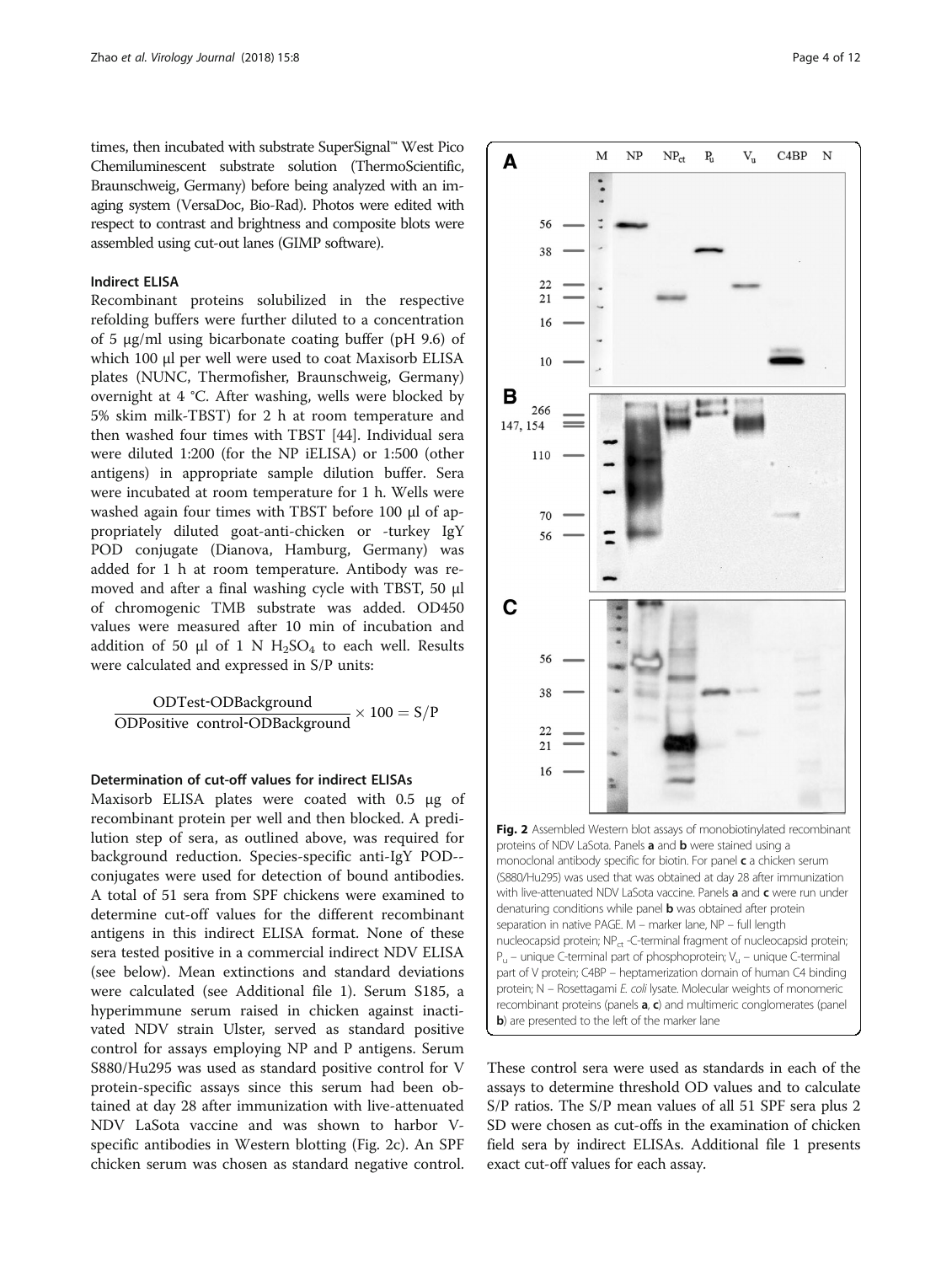#### <span id="page-4-0"></span>Commercial ELISA for detection of NDV antibodies

A commercial indirect NDV-ELISA (Flock Chek NDV) based on complete ND virions was purchased from IDEXX (Ludwigsburg, Germany). Instructions of the manufacturer were followed exactly using either the version for chickens or turkeys as appropriate.

#### Hemagglutination inhibition assay (HI)

HI assays were performed according to O.I.E. recommendations essentially as described [\[45](#page-11-0)]. Four hemagglutinating units of egg-grown APMV-1 or APMV-8 viruses were used throughout. All sera had been heatinactivated for 30 min at 56 °C.

#### Origin of field sera

A total of 150 chicken and 147 turkey sera submitted for routine avian influenza or ND serodiagnostic investigations originated from various poultry holdings in Germany. It should be noted that, in Germany, NDV vaccination is compulsory for all gallinaceous poultry including those kept in small backyard flocks.

#### Origin of experimental infection sera APMV-1

A total of 10 chickens hatched from eggs of NDV vaccinated hens received immunization on day 14 post hatch applying live-attenuated vaccine based on NDV strain "Clone 30" (Table 1, vaccinated group). An additional six hatch mates were used as controls and did not receive vaccination. At day 29 post vaccination i.e. day 43 post hatch all chickens were challenged with the velogenic NDV strain "Herts 33/56" and serum samples were taken at days 0, 3, 7, 14, 21, and 28 post challenge.

#### APMV-8

Fifteen chickens were immunized with wild-type APMV-8 strain APMV-8/goose/Delaware/1053/76 (GenBank acc. no. FJ619036) one day after hatch and challenged with APMV-8 on day 21 post vaccination. as described in detail by Grund et al. [\[46\]](#page-11-0). Samples used here for serological analyzes were taken on days 21 post vaccination and 14 post challenge. Both animal experiments received full legal approval by the animal welfare committee of the Federal State of Mecklenburg-Vorpommern (LALLF M-V/TSD/ 7221.3–1.1-053/10).

#### Results

#### Production of recombinant proteins

Recombinant proteins were designed to represent those amino acid sequences of the APMV-1 P gene products which are unique ("u") to P and V. Since this resulted, especially for V, in comparatively small peptides  $(P_n 27.6$ kD;  $V_u$  11.7 kD), the heptamerization domain of the human C4 binding protein (C4BP) was fused as a carrier module in order to facilitate handling as well as proper presentation of the specific peptide antigens (Fig. [1](#page-2-0)). The same strategy was used to express the C-terminal 99 amino acids of the LaSota NP protein  $(LS-NP_{ct})$  of

Table 1 Serology of chickens challenged with velogenic NDV strain Herts following vaccination with live-attenuated NDV vaccine

| <b>DPC</b> | Group      | Serological assays       |       |                         |           |                       |  |
|------------|------------|--------------------------|-------|-------------------------|-----------|-----------------------|--|
|            |            | Commercial<br>NDV iELISA | H     | iELISA-NP <sub>ct</sub> | iELISA-P. | iELISA-V <sub>u</sub> |  |
| 0 DPC      | vaccinated | $8/10^{1}$               | 8/10  | 9/10                    | 9/10      | 2/10                  |  |
|            | control    | 0/6                      | 0/6   | 0/6                     | 0/6       | 0/6                   |  |
| 3 DPC      | vaccinated | 9/10                     | 9/10  | 9/10                    | 7/10      | 2/10                  |  |
|            | control    | 0/6                      | 0/6   | 0/6                     | 0/6       | 0/6                   |  |
| 7 DPC      | vaccinated | 10/10                    | 10/10 | 10/10                   | 8/10      | 7/10                  |  |
|            | control    | 4/4                      | 4/4   | 4/4                     | 2/4       | 2/4                   |  |
| 14 DPC     | vaccinated | 10/10                    | 10/10 | 10/10                   | 8/10      | 7/10                  |  |
|            | control    | 4/4                      | 4/4   | 4/4                     | 4/4       | 4/4                   |  |
| 21 DPC     | vaccinated | 9/9                      | 8/9   | 9/9                     | 8/9       | 7/9                   |  |
|            | control    | 4/4                      | 4/4   | 4/4                     | 4/4       | 4/4                   |  |
| 28 DPC     | vaccinated | 6/6                      | 5/6   | 6/6                     | 4/6       | 4/6                   |  |
|            | control    | 4/4                      | 4/4   | 4/4                     | 4/4       | 2/4                   |  |

Vaccinated group – Ten chickens each were vaccinated with NDV strain "Clone 30"

Control group – Six chickens did not receive vaccination before challenge

DPC – days postchallenge; challenge infection with NDV strain Herts33 was carried out on day 21 post vaccination, i.e. day 0 DPC characterizes the status at day 21 post vaccination

HI – hemagglutination inhibition assay against NDV LaSota antigen <sup>1</sup>

N/M – numbers of seropositive/total chickens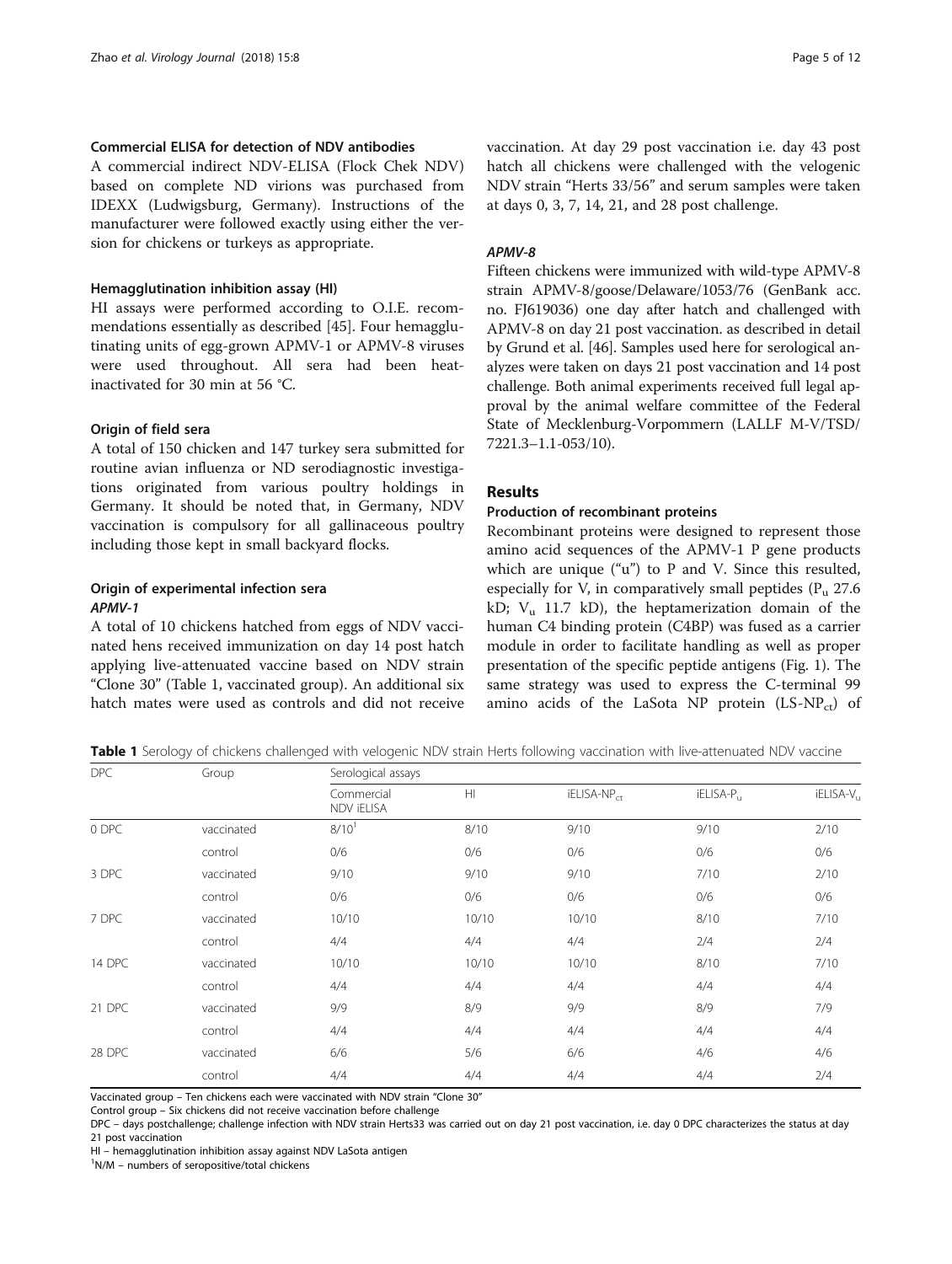APMV-1 which is much less conserved among APMV serotypes compared to the full-length NP protein (see Additional file [2\)](#page-9-0). Also, the  $NP<sub>ct</sub>$  of an APMV-8 strain was expressed as an example of a non-NDV APMV serotype. In addition, full length APMV-1 NP was expressed but without the C4BP fusion. All constructs harbored hexahistidine and AVI tags [[47](#page-11-0)] to facilitate downstream processing (Fig. [1\)](#page-2-0). The AVI tag was used for cotranslational mono-biotinylation in E. coli in which BirA, a biotin ligase, was overexpressed.

Probing refolded recombinant proteins by Western blot analysis under reducing conditions with a monoclonal antibody against biotin yielded specific bands in the size range calculated from the amino acid sequence for NDV full-length NP as well as  $LS-NP_{ct}$ ,  $P_{uv}$ ,  $V_{u}$  (Fig. [2a](#page-3-0)). The Rosettagami E.coli lysate and recombinant heptamerization domain of the human C4 binding protein expressed without any APMV-specific peptides were used as controls (Fig. [2a](#page-3-0), lanes "N and C4BP"). When separating under non-denaturing conditions, proteins that contained the C4BP domain assembled into multimeric complexes. Their molecular weight measured under native PAGE conditions were approximately sevenfold the calculated value of their corresponding monomeric protein (Fig. [2b](#page-3-0), lane "NP<sub>ct</sub>, P<sub>u</sub>, V<sub>u</sub> and C4BP"). This indicated functionality of the heptamerization domain of C4BP. Intriguingly, apart from the monomers, also dimers and oligomers of the full-length NP protein were observed as well (Fig. [2b](#page-3-0), lane "NP") demonstrating that the refolded full-length NP has the ability of spontaneously forming multimers without the C4BP multimerization domain helper.

Immunogenicity of the APMV-specific peptide part was confirmed, by a chicken serum (S880/Hu295) obtained at day 28 after immunization with live-attenuated NDV LaSota vaccine. Strong responses to full length NDV NP,  $NP_{ct}$  and  $P_u$  as well as weak reactivity to  $V_{\mu}$  protein, visible as faint band at the expected size, proved that the major epitopes were preserved and accessible in the recombinant proteins after the refolding procedure (Fig. [2c\)](#page-3-0). The results indicate that expressed recombinant proteins constitute suitable antigens for testing NDV specific antibodies in avian sera.

#### Use of recombinant NDV proteins in indirect ELISAs (iELISA)

Indirect ELISA assays for all four recombinant NDV-antigens and an APMV-8  $NP_{ct}$  antigen were established, applying a total of 51 sera from SPF chickens to determine cut-off values (see Additional file [1](#page-9-0)). A defined positive serum (S880/Hu295) and a selected SPF-chicken serum served as standards in each of the assays in order to determine validity (threshold OD values) and to calculate S/P ratios.

#### Analytical specificity of recombinant NDV NP- and P-gene derived proteins in iELISA with sera raised against different avian avulavirus subtypes

Recombinant iELISAs were used to test chicken hyperimmune sera raised against inactivated antigens of nine APMV serotypes; for APMV-1 and APMV-3 sera were raisted against each of 3 (APMV-1 class II/Ulster, PPMV, APMV-1 class I) and 2 (APMV-3/England; APMV-3/Netherlands) strains, respectively. Other sera were raised against APMV-2, −4, −6, −7, −8, −9. A commercial NDV ELISA based on virion-preparations as antigen was used as a control. In this ELISA, only 2 out of 3 APMV-1 sera reacted (Fig. [3a](#page-6-0)) but a hyperimmune serum raised against APMV-1 class I was not detected. In addition, APMV-6, 7 and 9 hyperimmune sera showed clear cross reactivity (dark greyed columns in Fig. [3\)](#page-6-0), whereas the APMV-4 hyperimmune serum revealed marginal reactivity, but was considered APMV-1 positive by internal standards of the commercial ELISA. When using recombinant full length LaSota NP protein, positive reactions were obtained with all APMV-1 sera, including the APMV-1 class I serum. However, cross reactivity of APMV-6 and -9 specific sera remained (Fig. [3a](#page-6-0)). In the NDV  $NP_{ct}$  based iELISA, in contrast, only NDV-specific sera raised against APMV-1 class II viruses (NDV LaSota, and the pigeon paramyxovirus type-1) reacted while all cross reactions were abolished (Fig. [3b](#page-6-0), left panel). No cross reactivity was observed with a serum specific for APMV-1 of class I. Conversely, by the APMV-8  $NP_{ct}$  iELISA, the corresponding homologous antiserum was detected while cross reactions were limited to an APMV-7 serum only. Serotype specificity of  $NP<sub>ct</sub>$  antigens to corresponding APMV-1 and APMV-8 hyperimmune sera was also confirmed in composite Western blot assays (Fig. [4](#page-7-0)).

Similar to the recombinant full-length NP iELISA, cross reactivity of serotype-specific APMV sera was observed also for the iELISA when using the  $P<sub>u</sub>$  fragment as the coating protein: Sera specific for APMV-3b (Netherlands), −4, −7, and −9 revealed reactivity above threshold level against the LaSota  $P_u$  protein (Fig. [3c](#page-6-0)).

#### Detection of NDV NP and P antibodies in vaccinated/ challenged chickens

Ten chickens were immunized with a live-attenuated vaccine based on NDV strain "Clone 30" [[48\]](#page-11-0). Six SPF chickens were used as controls. At day 21 post vaccination, all chickens were challenged with the velogenic NDV strain "Herts" and serum samples of surviving chickens were taken at days 0 (= day 21 post vaccination), 3, 7, 14, 21, and 28 post challenge(p.c.). Results obtained with these sera in iELISAs using recombinant  $NP_{ct}$  and  $P_{u}$  proteins were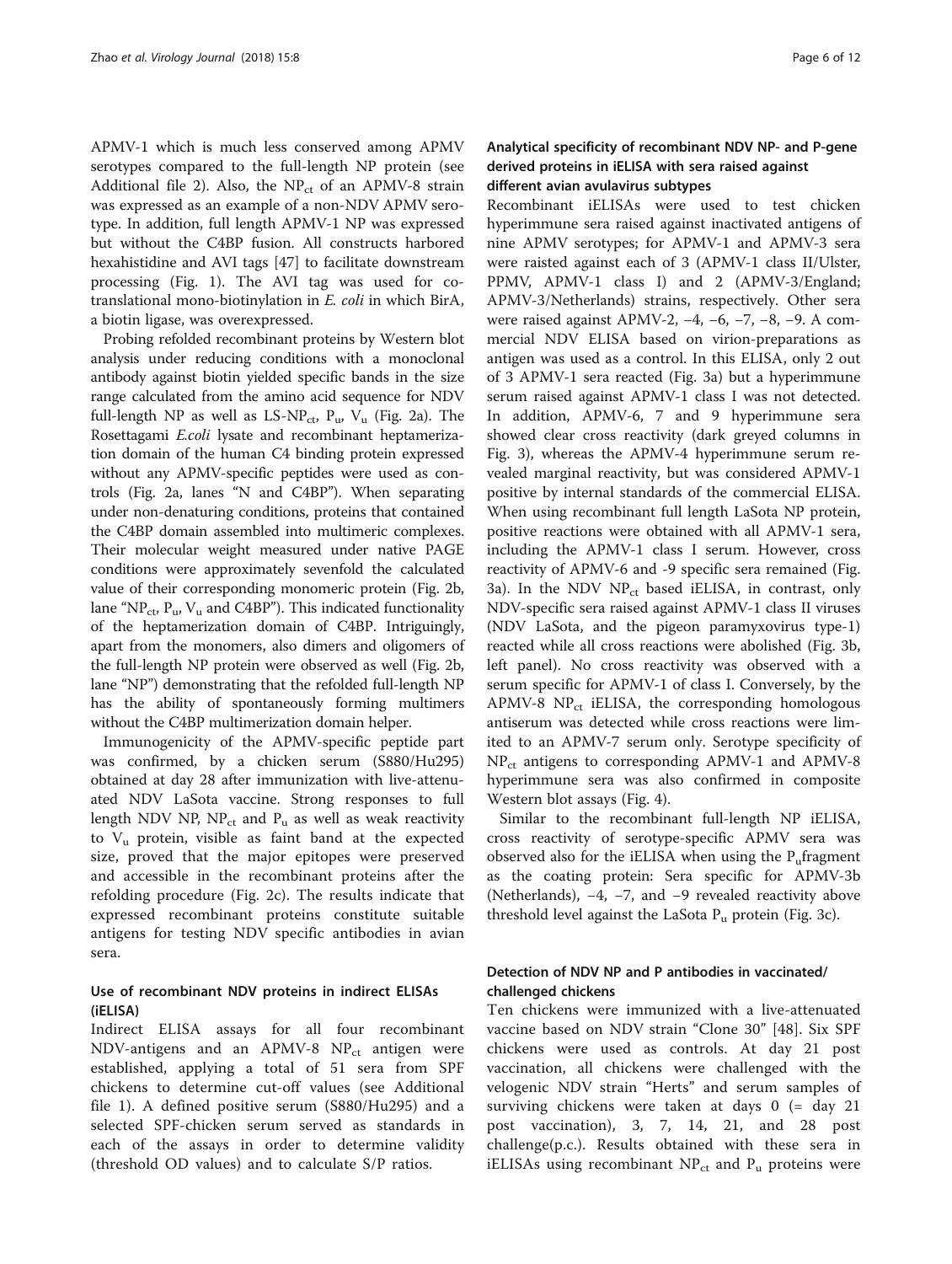<span id="page-6-0"></span>

compared to commercial NDV ELISA and to HI titers against the LaSota strain of NDV. HI titers higher than 1:8 were considered positive.

As shown in Table [1](#page-4-0), NDV antibodies were detected in a majority of the vaccinated chickens at day 0 post challenge by HI, commercial ELISA and indirect  $NP_{ct}$ ELISA assays, whereas a lower number of birds were positive by the  $P_u$  ELISA assay. Moreover, in the unvaccinated control group, all chicken sera tested negative at day 0 p.c. and had seroconverted until 7 days p.c. in HI, commercial ELISA and indirect NP<sub>ct</sub> ELISA assays, but complete seroconversion of the control group to  $P_u$  was delayed to day 14 p.c. (Table [1\)](#page-4-0). This indicates that the iELISA based on the  $P_u$  protein is less sensitive than the other assays. The development of antibody titers as measured by the different ELISAs and compared to HI titers of the vaccinated and control groups before and after challenge is shown in Fig. [5.](#page-7-0)

When testing sera from fifteen chickens immunized with wild-type APMV-8 strain, 14 out of 15 serum samples were positive in the APMV-8  $NP_{ct}$  iELISA.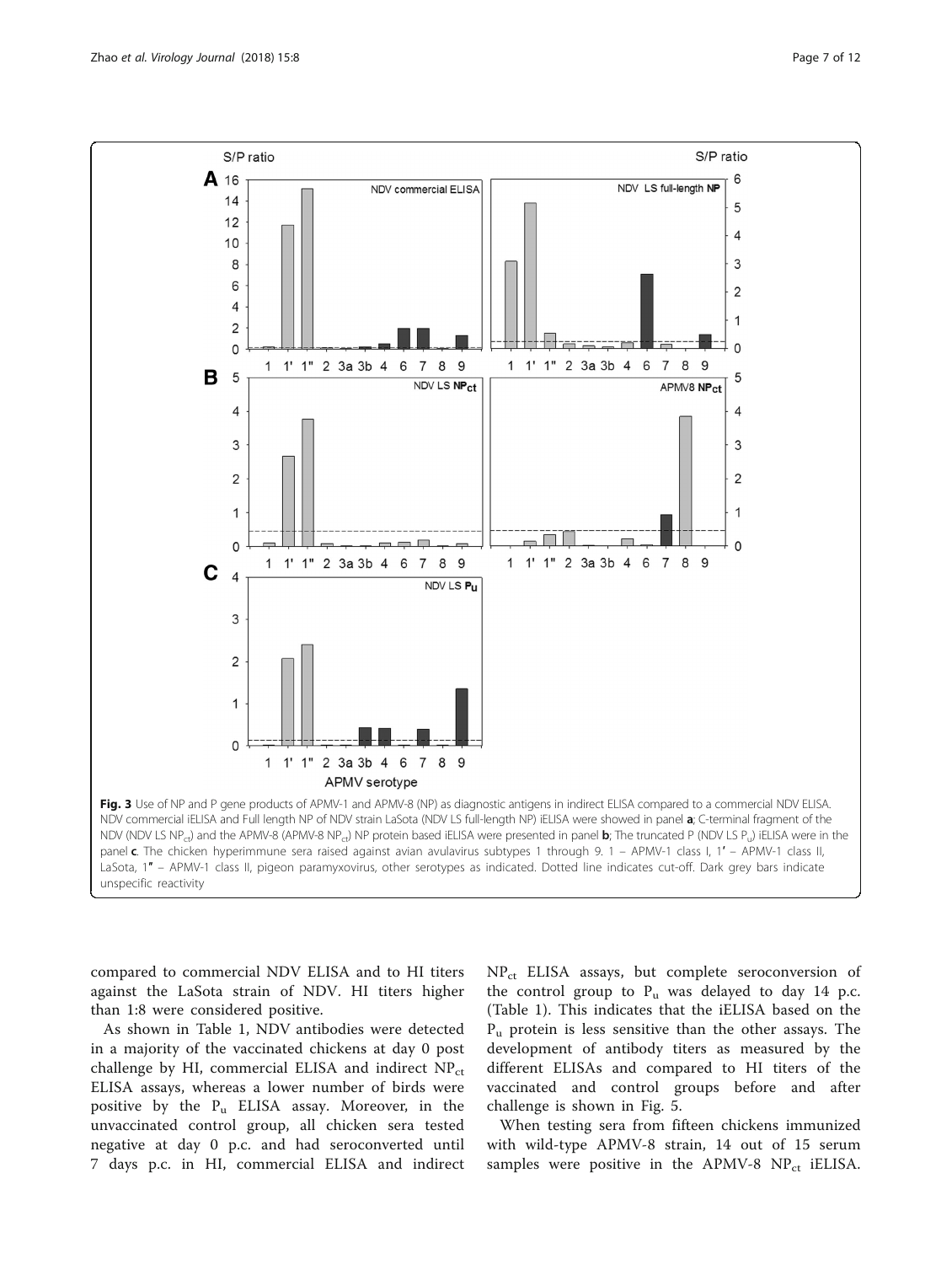<span id="page-7-0"></span>



Fig. 5 Antibody kinetics in NDV vaccinated and challenged chickens against APMV-1 measured by different ELISA formats and HI assay. Sera were obtained from ten chickens after immunization with a live attenuated vaccine based on NDV strain "Clone 30" and challenge at day 21 post vaccination (= day 0 post infection) with the velogenic NDV strain "Herts" (panel A). Panel B shows kinetics of six chickens that were not vaccinated before challenge. Antibodies were measured by indirect ELISAs as indicated in the figure legend or by HI assay against the NDV LaSota strain antigen

No cross reactivity was seen with the APMV-1  $NP_{ct}$ based iELISA assay (Table [2](#page-8-0)).

#### Antibody response to  $V_u$  protein in chickens vaccinated with live-attenuated NDV and challenged with a velogenic NDV strain

The same set of sera as described in the previous section was examined for V protein specific antibodies in the  $V_{\text{u}}$ iELISA. Before challenge with the velogenic NDV strain, the majority of vaccinated chickens had seroconverted by HI and commercial ELISA tests, but only two birds reacted in the  $V_u$  protein assay (Table [1](#page-4-0)). Following challenge,  $V<sub>u</sub>$ -specific seroconversion was evident from day 7 p.c. onwards and a maximum of seven out of 10 of the challenged vaccines were positive. Additionally,  $V_{\text{u}}$ protein specific antibody was detectable in all four unvaccinated control chickens from day 14 p.c. onwards.  $V<sub>u</sub>$ -specific antibody titers declined in vaccinated and in control birds at day 28 p.c. (Table [1\)](#page-4-0).

#### Detection of NDV-specific antibodies in chicken and turkey field sera

Finally, 297 field sera from NDV vaccinated chickens  $(n = 150)$  and turkeys  $(n = 147)$  were tested in a commercial indirect NDV ELISA, and by HI, and results were compared to data obtained with iELISAs using recombinant proteins (Table [2\)](#page-8-0). There was high correlation between the commercial ELISA and the results obtained with recombinant full-length NP (Kappa = 0.688 [95% CI 0.604–0.773]) while both assays only had moderate correlation with the HI assay using antigen of the NDV LaSota strain (commercial ELISA: Kappa = 0.401; recombinant NP iELISA: Kappa = 0.458). This was caused by a considerable proportion of sera which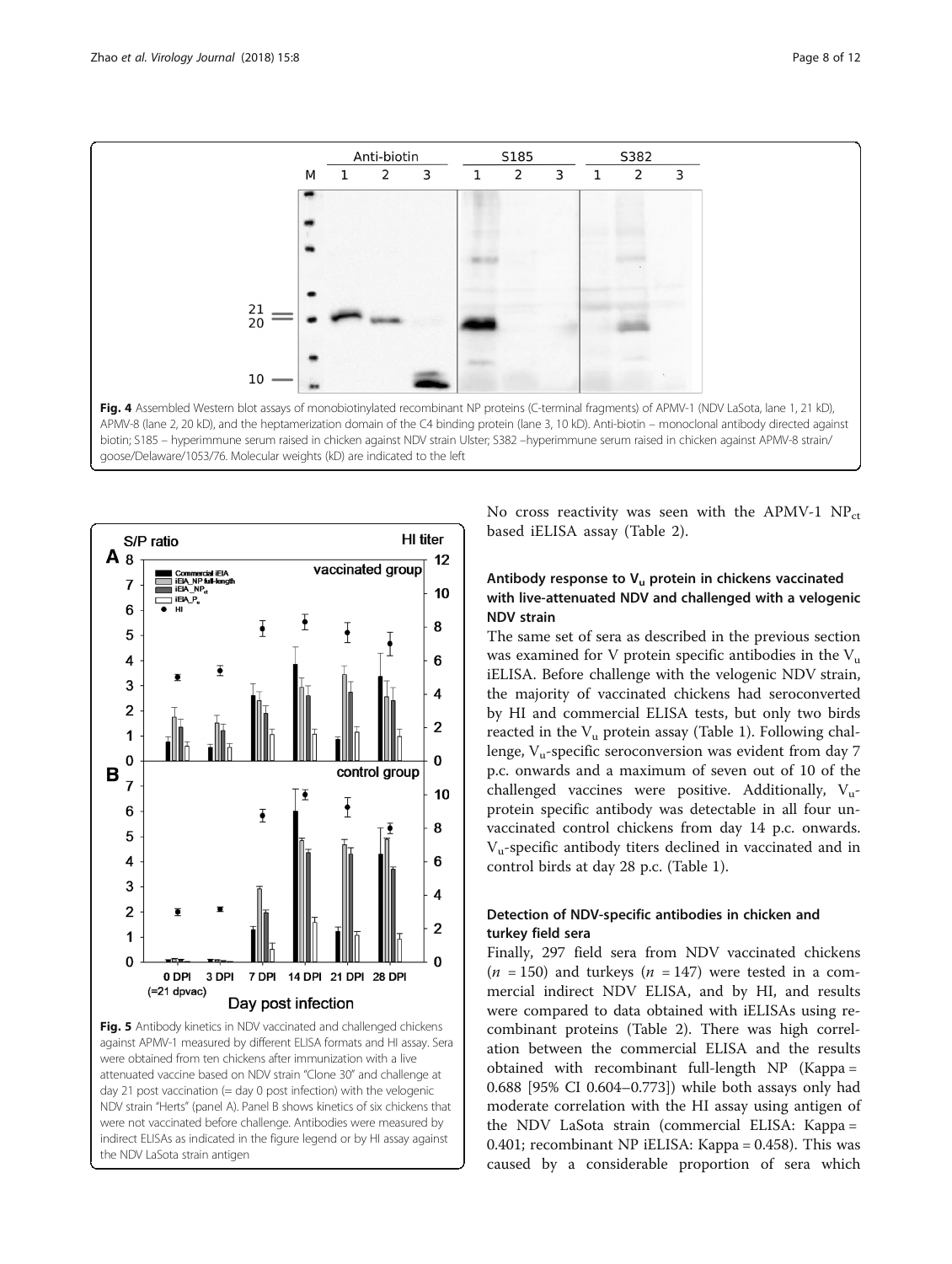<span id="page-8-0"></span>Table 2 Qualitative results of serological investigations (seropositive/total samples analysed per assay)

| serum panel                                | HI assay |        | Commercial   | Recombinant ELISA |              |              |               |
|--------------------------------------------|----------|--------|--------------|-------------------|--------------|--------------|---------------|
|                                            | NDV LS   | APMV-8 | <b>ELISA</b> | NP full-length    | $P_{\rm tr}$ | $LS NP_{ct}$ | APMV-8 $NPct$ |
| <b>SPF</b>                                 | 0/51     | 0/51   | 0/51         | 0/51              | 0/51         | 0/51         | 0/51          |
| Experimental Infection NDV <sup>a</sup>    | 68/83    | n.d.   | 68/83        | 69/83             | 58/83        | 68/83        | 0/83          |
| Experimental Infection APMV-8 <sup>b</sup> | 0/15     | 15/15  | 0/15         | 0/15              | n.d.         | 0/15         | 14/15         |
| Field sera chicken                         | 60/150   | n.d.   | 103/150      | 91/150            | 90/150       | 79/150       | 0/150         |
| Field sera turkey                          | 67/147   | n.d.   | 113/147      | 100/147           | 57/147       | 88/147       | 0/147         |

<sup>a</sup>Experimental NDV infection sera were obtained from chickens after immunization with a live attenuated vaccine based on NDV strain "Clone 30"; on day 21 post vaccination all chickens were challenged with thes velogenic NDV strain "Herts"

<sup>b</sup>Experimental APMV-8 infection sera originated from chickens that were immunized with wildtype APMV-8 strain APMV-8/goose/Delaware/1053/76 one day after hatch and challenged with APMV-8 on day 21 postvaccination. Samples used here for serological analyzes were taken on days 21 post vaccination and 14 post challenge

reacted positive in either of the ELISAs but remained negative by HI.

Results from APMV-1  $NP_{ct}$  based iELISA yielded less numbers of positive sera compared to both full-length NP and commercial ELISA assays (Table 2). Comparison of results obtained with the commercial NDV ELISA and the two recombinant NDV NP antigens showed good agreement of the three assays (Venn diagram, Fig. [5\)](#page-7-0) although the  $NP_{ct}$  ELISA revealed reduced sensitivity. Including results obtained with the SPF sera and the experimental NDV infection sera, a sensitivity of 87.3% was calculated for the NDV  $NP_{ct}$  recombinant antigen using the HI as the standard assay. Inter-rater agreement between the  $NP_{ct}$  ELISA results and HI titers (kappa = 0.53 [CI 0.438–0.622]) was slightly better compared to full length NP and the commercial ELISA. None of the field sera scored positive for APMV-8 NP<sub>ct</sub> specific antibodies (Table 2).

#### **Discussion**

We successfully constructed, bacterially expressed, and purified full-length and truncated versions of the protein products of the NP and P genes of the APMV-1 strain LaSota. Truncations were chosen so as to express less conserved (C-terminal part of NP) or unique  $(P_u, V_u)$ amino acid sequence stretches (Fig. [1](#page-2-0)). In order to improve the immunological reactivity of the rather small peptides (ranging from 11.7 to 27.6 kD) they were expressed as fusion proteins of the human C4 binding protein heptamerization domain [[42\]](#page-11-0). Analysis of refolded proteins revealed all of the C4BP-tagged proteins formed multimers with an approximately sevenfold molecular weight compared to monomers. This indicates that the C4BP domain is potent to promote protein multimerization. Part of full-length NP expressed without a C4BP tag was monomeric but spontaneous formation of dimers, trimers and multimers under non-denaturing PAGE conditions was observed as well (Fig. [2\)](#page-3-0). Spontaneous self-assembly/multimerization of full length NP proteins of negative-stranded RNA viruses with helical nucleocapsids had been reported before [[17,](#page-10-0) [49](#page-11-0)]. Recombinant proteins were purified from bacterial inclusion bodies, solubilized, and refolded in vitro, and their antigenic authenticity was confirmed using a chicken immune serum obtained after immunization with live-attenuated NDV vaccine (Fig. [2\)](#page-3-0). Results were encouraging to use the recombinant proteins as antigens for the detection of APMV1 specific antibodies.

Currently, serological testing for avian avulavirus antibodies, in particular of APMV-1, as employed, e.g., for surveillance purposes, is traditionally based on HI assay or indirect ELISAs using whole virus antigen [\[2\]](#page-10-0) or fulllength NP protein [\[14](#page-10-0)–[16, 35,](#page-10-0) [50](#page-11-0)]. Although ELISAs are widely used for screening purposes, little is known about their specificity regarding cross reacting antibodies induced after infection with other APMV serotypes. In this study, when testing hyperimmune sera raised in chickens against nine different APMV serotypes in the different ELISAs, cross reactions were observed for the commercial ELISA and also for the recombinant ELISAs based on full-length NP and the unique P proteins (Fig. [3a and](#page-6-0) [c](#page-6-0)). As hypothesized, specificity increased when using a less conserved C-terminal fragment of the NDV or the APMV-8 NP proteins (Fig. [3b\)](#page-6-0). Our results confirmed that the C-terminal NP fragment holds potential as a highly serotype-specific diagnostic antigen. However, compared to full-length NP, the number of antigenic sites is substantially reduced. This fact may be at the basis of the lower sensitivity of  $NP_{ct}$  driven indirect ELISAs (compared to commercial and full-length NP ELISAs) as observed in this study with field sera (Fig. [6](#page-9-0), Table 2). This may limit the general use of  $NP_{ct}$  fragments if a screening assay of high sensitivity is required. However, higher sensitivity, i.e. the use of complete virus or full-length NP protein as diagnostic antigens, is achieved only at the expense of a loss of specificity as our data on APMV serotype-specific hyperimmune sera showed. The  $NP_{ct}$  fragment, in contrast, provides high serotype specificity similar to that of HI assays.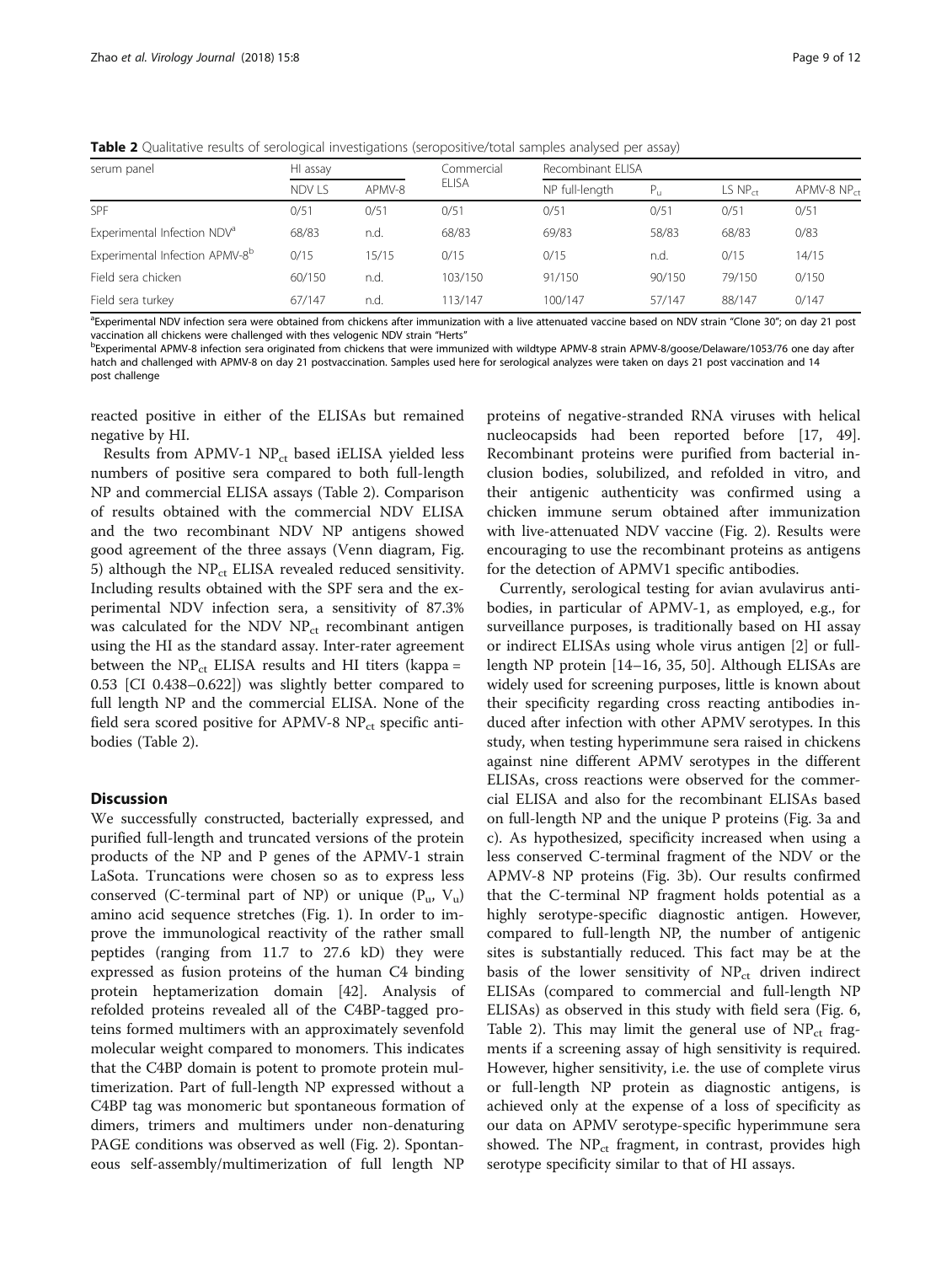<span id="page-9-0"></span>

To evaluate the V protein as a target antigen in the NDV DIVA strategy, sera of chickens immunized with live attenuated NDV clone 30 vaccine and subsequently challenged with virulent Herts33 were used. Notably, the complete V protein is generated from the P gene via post-transcriptional mRNA editing, and thus P and V proteins possess an identical portion at their Nterminus. To eradicate the cross reaction between P and V proteins, the distinctive C-terminal fragment of the V protein  $(V_u)$  was expressed as target antigen in the iELISA. As a result, only a few of the animals (2/10) seroconverted against the V protein after immunization with live attenuated vaccine, but when challenged with a virulent virus this number of animals rose to seven out of ten (Table [1](#page-4-0)). In conjunction with the observation that non-vaccinated control animals seroconverted against  $V_{\mu}$  after challenge with the velogenic NDV Herts strain, these results indicated that V protein may be more immunogenic during infection with virulent strains. The data gave evidence that, on a flock level, (i) seroconversion to V after application of live-attenuated vaccine was incomplete and (ii) V-specific antibody titers declined within a few weeks to below detection limits. This significantly limits the use of a V protein based DIVA strategy for NDV.

#### Conclusions

In this study, a newly configured bacterial expression system featuring co-translationally monobiotinylated

fusion proteins of small protein fragments of NDV NP and P (V) gene products fused with the heptamerization domain of human C4BP yielded immune reactive products. Utility of the recombinant proteins as serodiagnostic antigens was demonstrated in indirect ELISA assays: (i) the  $NP_{ct}$  protein fragments of NDV and APMV-8 enabled a serotype specific diagnosis by ELISA and might be exploited as alternative, highly serotype-specific diagnostic tools for classical HI; (ii) the NDV V protein is able to induce some weak humoral immune response after immunization with an attenuated NDV vaccine strain. However, V-specific seroconversion within an experimentally infected flock was incomplete, and titers in individual bird transient. Therefore, a V protein-based serological DIVA strategy to distinguish infected from vaccinated (inactivated vaccines) birds is not feasible; (iii) the full-length NP protein as the ELISA antigen possessed comparable diagnostic features compared to a whole virus antigen based commercial ELISA, but cross reactivity among APMV serotypes may blur specificity.

#### Additional file

[Additional file 1:](dx.doi.org/10.1186/s12985-018-0924-8) Cut-off values of indirect ELISAs based on recombinant avian paramyxovirus NP and P gene products. Provides data that elucidate the fixing of a threshold for indirect ELISA (DOCX 12 kb)

[Additional file 2:](dx.doi.org/10.1186/s12985-018-0924-8) Identity and similarity of the C-terminus of the nucleocapsid protein of avian paramyxoviruses. Provides a similarity matrix of the C-terminus of the NP protein of avian parmayxoviruses. Protein sequences were retrieved from GenBank, aligned with MAFFT [[51](#page-11-0)], trimmed with Jalview [[52](#page-11-0)] and analysed using MatGat [\[53\]](#page-11-0). Alignment started from Identity values upper right, similarity lower left matrix. Values greater 65% are greyed.(DOCX 20 kb)

#### Abbreviations

APMV: Avian paramyxovirus; C4BP: C4 binding protein; DIVA: Differentiating infected from vaccinated animals; LS: LaSota strain of NDV; NDV: Newcastle disease virus (APMV-1); NP: Nulceocapsid protein; NPct: C-terminal fragment of NP; TBST: Tris-buffered saline supplemented with 0.05% (v/v) Tween; U: Unique parts of phosphor- and V proteins

#### Acknowledgements

N. Zhao is a recipient of a fellowship of the China Scholarship Council. We thank Dr. Y. Zheng for proof reading the manuscript. We thank all technical staff of the FLI for excellent assistance.

#### Funding

N. Zhao is a recipient of a fellowship of the China Scholarship Council. The Council had no influence whatsoever on any issue regarding this study.

#### Availability of data and materials

All data generated or analysed during this study are included in this published article and its supplementary information files.

#### Authors' contributions

ZN and TH conceived and designed the study. ZN had a major role in conducting the experiments. CG was responsible for obtaining avian sera. ZN and TH took the lead in drafting the manuscript. All authors critically analysed and interpreted the data. All authors read and approved the final manuscript.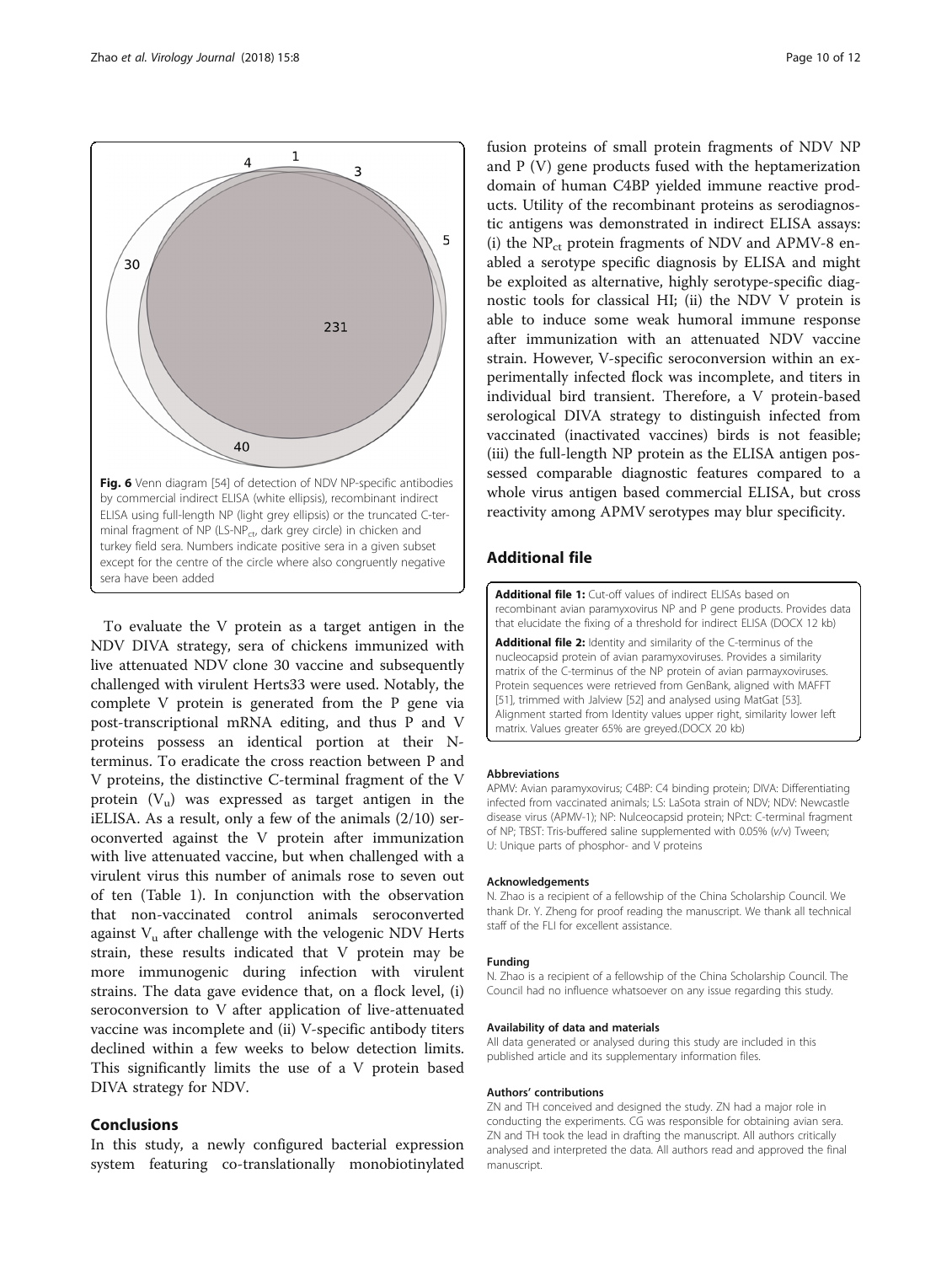#### <span id="page-10-0"></span>Ethics approval

All studies involving animals have received appropriate legal approval of independent ethic committees as detailed in the Method section.

#### Consent for publication

Not applicable.

#### Competing interests

The authors declare that they have no competing interests.

#### Publisher's Note

Springer Nature remains neutral with regard to jurisdictional claims in published maps and institutional affiliations.

# Received: 24 November 2017 Accepted: 8 January 2018

#### References

- 1. Alexander DJ, Aldous EW, Fuller CM. The long view: a selective review of 40 years of Newcastle disease research. Avian pathology : journal of the WVPA. 2012;41(4):329–35.
- 2. Senne DA, King DJ, Kapczynski DR. Control of Newcastle disease by vaccination. Dev Biol. 2004;119:165–70.
- 3. Kapczynski DR, Afonso CL, Miller PJ. Immune responses of poultry to Newcastle disease virus. Dev Comp Immunol. 2013;41(3):447–53.
- 4. Miller PJ, Afonso CL, Spackman E, Scott MA, Pedersen JC, Senne DA, Brown JD, Fuller CM, Uhart MM, Karesh WB, et al. Evidence for a new avian paramyxovirus serotype 10 detected in rockhopper penguins from the Falkland Islands. J Virol. 2010;84(21):11496–504.
- 5. Briand FX, Henry A, Massin P, Jestin V. Complete genome sequence of a novel avian paramyxovirus. J Virol. 2012;86(14):7710.
- 6. Terregino C, Aldous EW, Heidari A, Fuller CM, De Nardi R, Manvell RJ, Beato MS, Shell WM, Monne I, Brown IH, et al. Antigenic and genetic analyses of isolate APMV/wigeon/Italy/3920-1/2005 indicate that it represents a new avian paramyxovirus (APMV-12). Arch Virol. 2013;158(11):2233–43.
- 7. Karamendin K, Kydyrmanov A, Seidalina A, Asanova S, Sayatov M, Kasymbekov E, Khan E, Daulbayeva K, Harrison SM, Carr IM, et al. Complete genome sequence of a novel avian Paramyxovirus (APMV-13) isolated from a wild bird in Kazakhstan. Genome announcements. 2016;4(3):e00167–16.
- 8. Thampaisarn R, Bui VN, Trinh DQ, Nagai M, Mizutani T, Omatsu T, Katayama Y, Gronsang D, Le DHT, Ogawa H, et al. Characterization of avian paramyxovirus serotype 14, a novel serotype, isolated from a duck fecal sample in Japan. Virus Res. 2017;228:46–57.
- 9. Goraichuk I, Sharma P, Stegniy B, Muzyka D, Pantin-Jackwood MJ, Gerilovych A, Solodiankin O, Bolotin V, Miller PJ, Dimitrov KM, et al. Complete genome sequence of an avian Paramyxovirus representative of putative new serotype 13. Genome announcements. 2016;4(4):e00729–16.
- 10. Thomazelli LM, de Araujo J, Fabrizio T, Walker D, Reischak D, Ometto T, Barbosa CM, Petry MV, Webby RJ, Durigon EL. Novel avian paramyxovirus (APMV-15) isolated from a migratory bird in South America. PLoS One. 2017; 12(5):e0177214.
- 11. Lee HJ, Kim JY, Lee YJ, Lee EK, Song BM, Lee HS, Choi KS. A novel avian Paramyxovirus (putative serotype 15) isolated from wild birds. Front Microbiol. 2017;8:786.
- 12. Krishnamurthy S, Samal SK. Nucleotide sequences of the trailer, nucleocapsid protein gene and intergenic regions of Newcastle disease virus strain Beaudette C and completion of the entire genome sequence. J Gen Virol. 1998;79(Pt 10):2419–24.
- 13. Lamb RP, G: Paramyxoviridae: the viruses and their replication; 2007.
- 14. Makkay AM, Krell PJ, Nagy E. Antibody detection-based differential ELISA for NDV-infected or vaccinated chickens versus NDV HN-subunit vaccinated chickens. Vet Microbiol. 1999;66(3):209–22.
- 15. Panshin A, Shihmanter E, Weisman Y, Orvell C, Kydyrmanov A, Asanov N, Daulbaeva K, Sayatov M, Lipkind M. Antigenic characterization of the nucleocapsid protein of Newcastle disease virus by means of a new panel of monoclonal antibodies. Comp Immunol Microbiol Infect Dis. 2000;23(3): 209–20.
- 16. Ahmad-Raus R, Ali AM, Tan WS, Salleh HM, Eshaghi M, Yusoff K. Localization of the antigenic sites of newcastle disease virus nucleocapsid using a panel of monoclonal antibodies. Res Vet Sci. 2009;86(1):174–82.
- 
- 17. Errington W, Emmerson PT. Assembly of recombinant Newcastle disease virus nucleocapsid protein into nucleocapsid-like structures is inhibited by the phosphoprotein. J Gen Virol. 1997;78(Pt 9):2335–9.
- 18. Kho CL, Tan WS, Tey BT, Yusoff K. Regions on nucleocapsid protein of Newcastle disease virus that interact with its phosphoprotein. Arch Virol. 2004;149(5):997–1005.
- 19. Hausmann S, Garcin D, Delenda C, Kolakofsky D. The versatility of Paramyxovirus RNA polymerase stuttering. J Virol. 1999;73(7):5568–76.
- 20. Jordan IK, Sutter BA, McClure MA. Molecular evolution of the Paramyxoviridae and Rhabdoviridae multiple-protein-encoding P gene. Mol Biol Evol. 2000;17(1):75–86.
- 21. McGinnes L, McQuain C, Morrison T. The P protein and the nonstructural 38K and 29K proteins of Newcastle disease virus are derived from the same open reading frame. Virology. 1988;164(1):256–64.
- 22. Samson AC, Levesley I, Russell PH. The 36K polypeptide synthesized in Newcastle disease virus-infected cells possesses properties predicted for the hypothesized 'V' protein. J Gen Virol. 1991;72(Pt 7):1709–13.
- 23. Steward M, Vipond IB, Millar NS, Emmerson PT. RNA editing in Newcastle disease virus. J Gen Virol. 1993;74(Pt 12):2539–47.
- 24. Huang Z, Krishnamurthy S, Panda A, Samal SK. Newcastle disease virus V protein is associated with viral pathogenesis and functions as an alpha interferon antagonist. J Virol. 2003;77(16):8676–85.
- 25. Alamares JG, Elankumaran S, Samal SK, Iorio RM. The interferon antagonistic activities of the V proteins from two strains of Newcastle disease virus correlate with their known virulence properties. Virus Res. 2010;147(1):153–7.
- 26. Czifra G, Nilsson M, Alexander DJ, Manvell R, Kecskemeti S, Engstrom BE. Detection of PMV-1 specific antibodies with a monoclonal antibody blocking enzyme-linked immunosorbent assay. Avian pathology : journal of the WVPA. 1996;25(4):691–703.
- 27. Xu H, Lohr J, Greiner M. The selection of ELISA cut-off points for testing antibody to Newcastle disease by two-graph receiver operating characteristic (TG-ROC) analysis. J Immunol Methods. 1997;208(1):61–4.
- 28. Hauslaigner R, Sonnenburg J, Kothlow S, Kaspers B, Staubach C, Grund C. Evaluation of an indirect enzyme-linked immunosorbent assay to study the specific humoral immune response of Muscovy ducks (Cairina Moschata) and domestic geese (Anser Anser Var. Domestica) after vaccination against Newcastle disease virus. Avian pathology : journal of the WVPA. 2009;38(2):89–95.
- 29. Das M, Kumar S. Recombinant phosphoprotein based single serum dilution ELISA for rapid serological detection of Newcastle disease virus. J Virol Methods. 2015;225:64–9.
- 30. Chaka H, Goutard F, Gil P, Abolnik C, Servan de Almeida R, Bisschop S, Thompson PN. Serological and molecular investigation of Newcastle disease in household chicken flocks and associated markets in eastern Shewa zone, Ethiopia. Trop Anim Health Prod. 2013;45(3):705–14.
- 31. de Sousa RLM, Montassier HJ, Pinto AA. Detection and quantification of antibodies to Newcastle disease virus in ostrich and Rhea sera using a liquid phase blocking enzyme-linked Immunosorbent assay. Clin Diagn Lab Immunol. 2000;7(6):940–4.
- 32. Hemmatzadeh F, Kazemimanesh M. Detection of specific antigens of Newcastle disease virus using an absorbed western blotting method. Iranian journal of veterinary research. 2017;18(2):92–6.
- 33. Kho CL, Mohd-Azmi ML, Arshad SS, Yusoff K. Performance of an RT-nested PCR ELISA for detection of Newcastle disease virus. J Virol Methods. 2000; 86(1):71–83.
- 34. de Oliveira ES, Silva KR, Fernando FS, Goncalves MC, Fernandes CC, Borzi MM, dos Santos RM, Tamanini Mde L, Montassier Mde F, Montassier HJ. A liquid-phase-blocking concanavalin a enzyme-linked immunosorbent assay for the detection of antibodies against Newcastle disease virus in serum of free-ranging pigeons. Journal of veterinary diagnostic investigation : official publication of the American Association of Veterinary Laboratory Diagnosticians, Inc. 2013;25(6):720–6.
- 35. Errington W, Steward M, Emmerson PT. A diagnostic immunoassay for Newcastle disease virus based on the nucleocapsid protein expressed by a recombinant baculovirus. J Virol Methods. 1995;55(3):357–65.
- 36. Mohan CM, Dey S, Rai A, Kataria JM. Recombinant haemagglutinin neuraminidase antigen-based single serum dilution ELISA for rapid serological profiling of Newcastle disease virus. J Virol Methods. 2006;138(1– 2):117–22.
- 37. Miers LA, Bankowski RA, Zee YC. Optimizing the enzyme-linked immunosorbent assay for evaluating immunity of chickens to Newcastle disease. Avian Dis. 1983;27(4):1112–25.